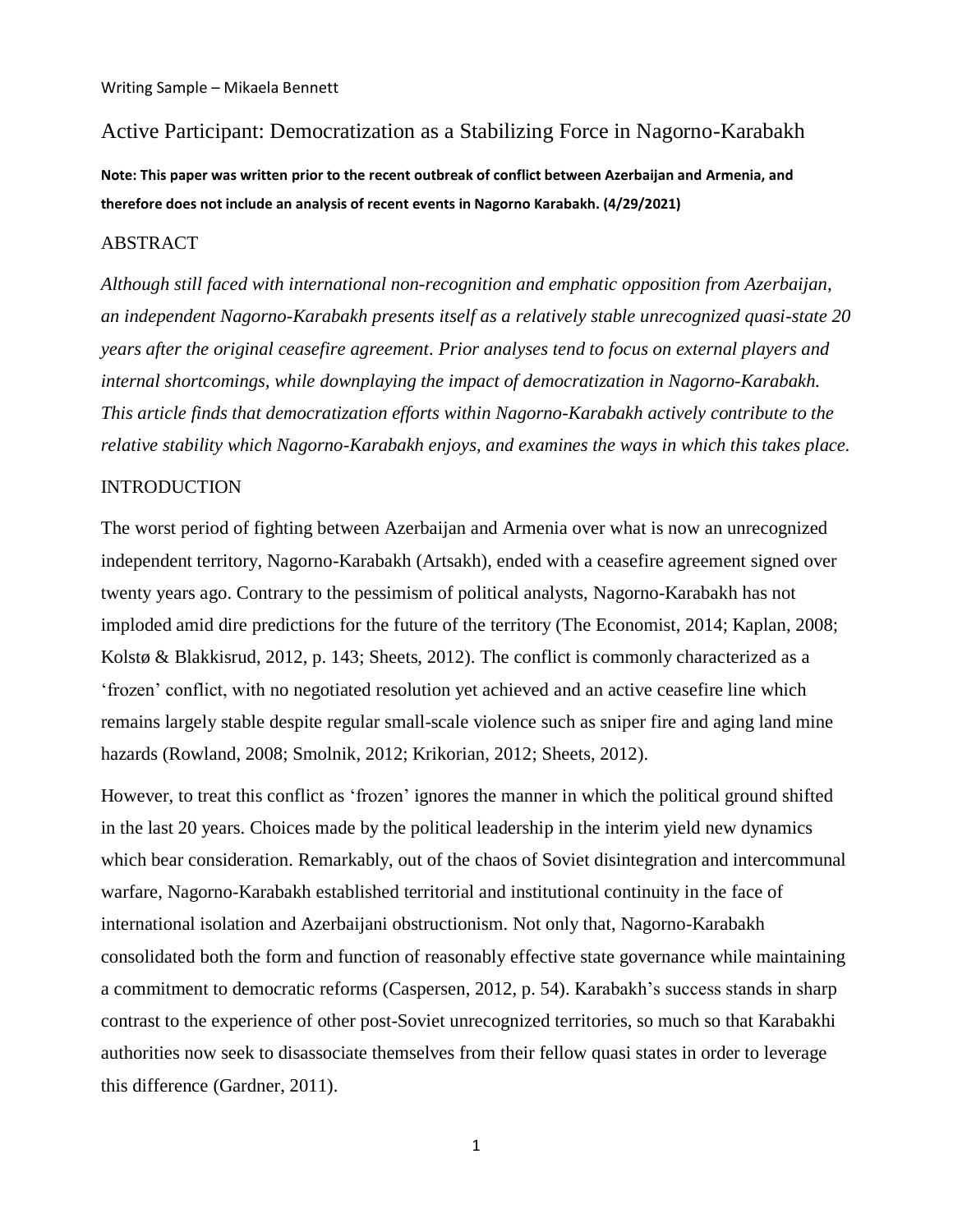While Nagorno-Karabakh"s oft-cited special relationship with Armenia and the Armenian diaspora is certainly crucial to these accomplishments on many levels, a singular focus on this aspect of Nagorno-Karabakh"s survival strategy minimizes the agency of Karabakhis and the role of governance within Nagorno-Karabakh. In this paper I argue that democratization efforts in Nagorno-Karabakh also contribute significantly to its relative stability. Nagorno-Karabakh"s democratization efforts expanded its legitimacy both at home and abroad, enabled key economic improvements, and insulated the emergent state against common pitfalls experienced by unrecognized states. These in turn yielded internal and external security against many perils which face an isolated quasi-state such as Nagorno-Karabakh.

## BARRIERS TO DEMOCRATIZATION IN NAGORNO-KARBAKH

There is no shortage of reasons for why it might come as a surprise that any impact of significance could result from the present situation of democracy in Nagorno-Karabakh. Until recently democratization in Nagorno-Karabakh received little attention. However, critical analyses increasingly acknowledge the existence of democratization in Nagorno-Karabakh and speculate at the probable motivations behind these reforms. However, many still regard the democratic nature of Nagorno-Karabakh with skepticism. For one, it is suggested that these are only surface-level reforms. In 'Unrecognized States' Nina Caspersen writes about the emphasis on 'form over substance" in Karabakhi democratization (Caspersen 2012, p. 92). This sort of observation creates the reasonable perception that Nagorno-Karabakh is democratic in name only. Furthermore, previous literature points to the dubious role of the military in Nagorno-Karabakh, where governance still (at least technically) operates under martial law, the omnipresent threat of Azerbaijani aggression suggests that Karabakhis may be trading democracy for security, and the population is among the most militarized in the world. (Berg & Molder, 2012, p. 539; Caspersen, 2012, p. 90; Caspersen, 2008, p. 126; Smolnik, 2012, p. 155) Illiberality is also cited as a counterdemocratic aspect of the Karabakhi situation. Ethnic cleansing by both Armenian and Azeri sides of the conflict resulted in a de facto population which is 99.7% Armenian. (Rowland, 2008, p.108)The Constitution of Nagorno-Karabakh establishes Armenian as the only official state language and the Church of Armenia as the state religion. (Office of the Nagorno-Karabakh Republic, 2015; Caspersen, 2012, p. 95, 97) This emphasis on a titular ethnicity is decidedly at odds with some aspects of the Western liberal conception of democracy, particularly individual, religious, and cultural freedoms. Additionally, Nagorno-Karabakh is a presidential democracy, characterized by a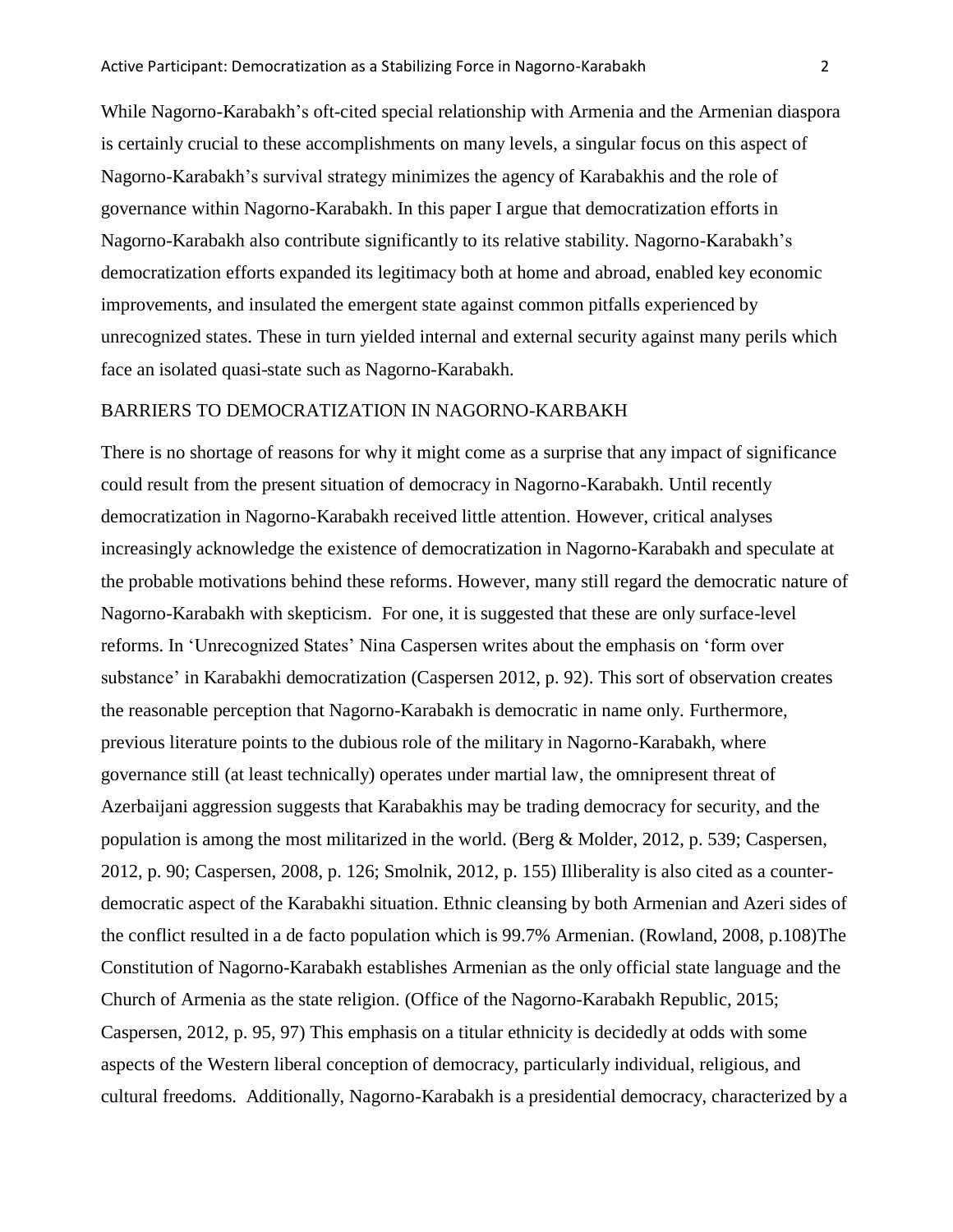weak parliament and expansive presidential powers, which invites accusations of autocratic governance. (Smolnik, 2012, p. 158; Berg & Molder, 2012, p. 538)

Perhaps the most significant challenge to Nagorno-Karabakh"s claims to democracy come from the significant role which Armenia and the Armenian diaspora have played in enabling Nagorno-Karabakh"s economic development and military security. (De Waal, 2013, p. 257/258, 289) In 2005 the budget for Nagorno-Karabakh was approximately 53.7 million dollars, where local revenues only covered 14.3 million of this amount. Meanwhile, in the same year Nagorno-Karabakh received a loan of approximately 28.9 million dollars from Armenia, and the terms of loan repayment appear to be favorable to nonexistent. The Armenian diaspora provides another generous source of income, lobbying successfully for funds from USAID to the tune of about \$23 million in 2004, as well as raising \$11 million in the same year via a world-wide telethon. (International Crisis Group, 2005, p. 12) Such a disproportionate flow of income from external actors quite realistically reduces the accountability of Karabakhi political leadership to the population which it claims to represent (Caspersen, 2014)

## DEMOCRATIZATION IN CONTEXT

Yet in spite of these many problematizations of Karabakhi democratization, I argue that democratic changes adopted by the Nagorno-Karabakh government still manage to contribute actively to Nagorno-Karabakh"s stability. It is important to acknowledge here that while Nagorno-Karabakh"s political reality does not match up point for point with the Western ideal of liberal democracy, it is still impactful and democratic. Democratization efforts in Nagorno-Karabakh thus far emphasize institution building (e.g.: legal structures, social services, infrastructure), popular sovereignty, democratic processes, economic reforms, and symbolic capital. (Smolnik, 2012, p. 155)This does not include some other aspects of liberal democracy. Due to the ethnic character of the conflict with Azerbaijan, Nagorno-Karabakh struggles to reconcile the idea of a "titular nation" with individual, cultural, and religious rights and freedoms. (International Crisis Group, 2005, p. 2, 4; Rowland, 2012, p. 108; Caspersen, 2012, p. 92, 95, 97-98, 152; Özkan, 2008) For example, in the Nagorno-Karabakh Constitution the only official language is Armenian and the Armenian Church is the religion of state, whereas Nagorno-Karabakh is a territory which was historically home to a wide variety of religions and ethnic groups up until the Soviet breakup. While the right of return for Azeri refugees is not ruled out, it is not welcomed either. A 2009 law required the registration of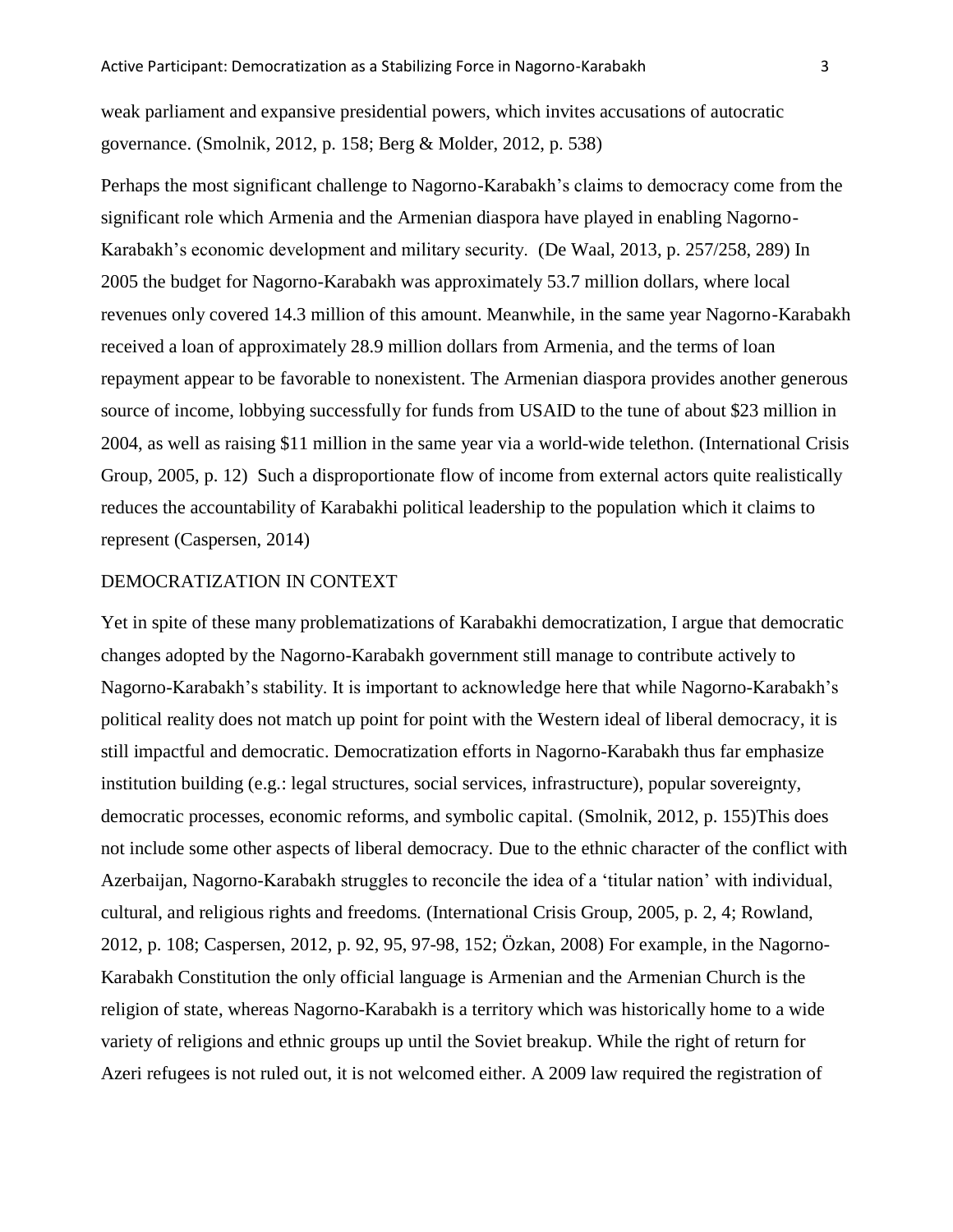minority religious groups in order to operate, but not all petitions are accepted. (Freedom House, 2014)

Additionally, Karabakhis demonstrate preference for a presidential model of democracy, with sweeping powers vested in the office of the President and a comparatively weak parliament. (European Friends of Armenia, 2010) It is important to note here that coercion has not been a factor in Nagorno-Karabakh, and these preferences seem to come instead from the perceived need for unity and strong authoritative leaders. (Caspersen, 2008, p. 124) Even to refer to oneself as """"" opposition" is a political liability in an environment where it is generally believed that any division would undermine the very existence of Nagorno-Karabakh. As one Karabakhi observed, "The electorate is not fooled by the political game, but it is by no means bothered by it". (as cited in Smolnik, 2012, p. 160) Still, it is important to allow for population preferences which may be conditioned by the situation (Berg & Molder, 2012, p. 543), and acknowledge that liberal Western democracy is not the only kind of democracy possible.

## EVIDENCE FOR DEMOCRATIZATION IN NAGORNO-KARABAKH

From the very beginning of Nagorno-Karabakh implemented a democratic vision for its independence, however the meaning and nature of what that meant evolved over time (Caspersen 2012, p.70; Freizer, 2006). In 1991 Nagorno-Karabakh held a referendum to declare independence and based the claim for independence on the principle of the right to self-determination and freedom from ethnic persecution (Avetisyan & Nikoghosyan, 2011). After the ceasefire in 1994, Nagorno-Karabakh constructed a parliamentary democracy, although later adjustments (date) gave significant power to the president (International Crisis Group, 2005). Then in 2003 The United Nations cited a policy of "standards before status" to rationalize Kosovan independence. While Nagorno-Karabakh possessed the architecture of a democracy previously, democratization acquired new urgency once identified as a path to independence in itself (Stiensdorff, 2012, p. 205; Caspersen, 2008, p. 123). In 2006 Nagorno-Karabakh adopted a constitution with 83% approval from the population. Nagorno-Karabakh"s president at that moment, Robert Kocharian, characterized the constitution as an intentional addition to a continuum of Nagorno-Karabakhi democratization in Nagorno-Karabakh (Gardner, 2011). Indeed, democracy in Nagorno-Karabakh is trumpeted on all the official websites, repeated in official rhetoric, and consistently endorsed by Karabakhi civilians. (International Crisis Group, 2006; Berg & Molder, 2012, p. 539). Nagorno-Karabakh regularly holds elections and while these elections are not officially monitored due to non-recognition, unofficial observers give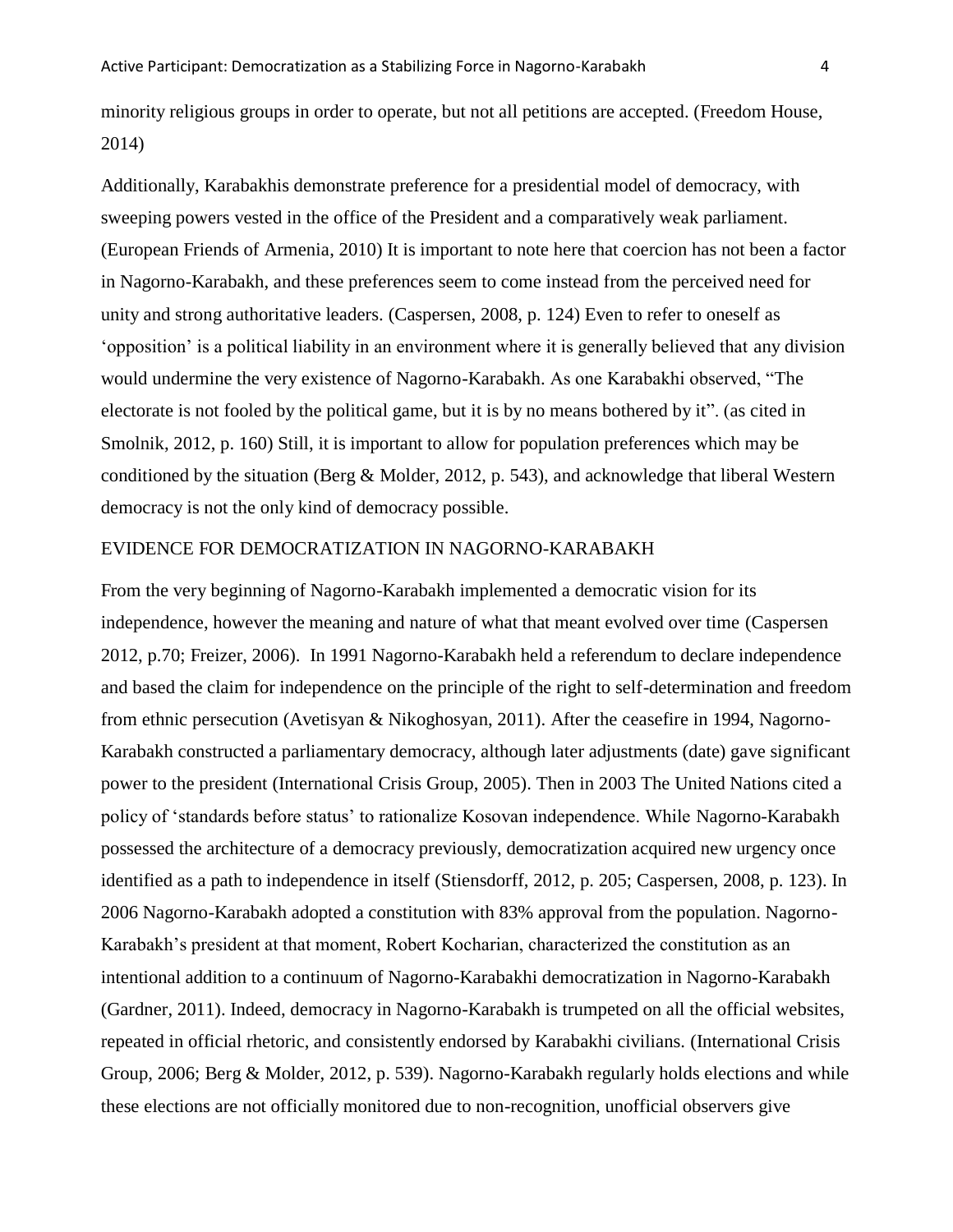positive reports. Freedom House scores for free and fair elections in Nagorno-Karabakh are historically on par with Armenia and better than Azerbaijan (Freedom House, 2014; Kolstø, 2012, p. 145, 149). While the main critique focuses on the lack of an electoral upset by the opposition for the presidency, the opposition has achieved victories at lower levels of government in the past. It is also significant that even this degree of plurality is of a rare or non-existent occurrence among Nagorno-Karabakh"s Caucasian neighbors (Kolstø & Blakkisrud, 2012, p. 145/6; Smolnik, 2012, p. 157-159, 160; Ishiyama & Batta, 2012, p. 124; International Crisis Group, 2005).

## RELEVANCE OF DEMOCRATIZATION TO NAGORNO-KARABAKH

In spite of many significant obstacles Nagorno-Karabakh attained at least a modicum of democracy. In the given circumstances this is no small achievement. Moreover, democratic reform is a key factor enabling stability in Nagorno-Karabakh. In this paper I address the ways in which democratization supported Nagorno-Karabakh"s development into a relatively stable, autonomous state in spite of international isolation. In the first section of this paper I address the degree to which Nagorno-Karabakh"s democratization affects external legitimacy. I then consider the relationship between internal legitimacy and democratization in Nagorno-Karabakh. In the second portion of this paper I demonstrate how democratization sheltered Nagorno-Karabakh from two common failures experienced by unrecognized states, namely military rule and warlord rule. Finally, I describe Nagorno-Karabakh"s critical economic success as a consequence of democratization.

## DEMOCRATIZATION AND EXTERNAL LEGITIMACY

Democratization in Nagorno-Karabakh is a public affair. For Armenians everywhere the Armenian "victory" in Nagorno-Karabakh is a source of pride. For them Nagorno-Karabakh is a symbol of Armenian survival, seemingly reversing a history of persecution and defeat (De Waal, 2013; Carley, 1998). After the dissolution of the Soviet Union, democracy seemed almost a default starting point, but increasingly international pressures narrowed the focus in Nagorno-Karabakh specifically to a liberal democratic ideal. Nagorno-Karabakh now successfully cultivates the image of a 'civilized' Western-oriented democratic entity, even if there is yet room for improvement. (Caspersen, 2012; Özkan, 2008) International recognition continues to elude Nagorno-Karabakh, however. Hope for international recognition via the standards before status route clearly motivated Nagorno-Karabakh to democratize, but democratization also has other incentives to offer. In the face of continuing nonrecognition despite Nagorno-Karabakh"s highly publicized efforts to implement the aforesaid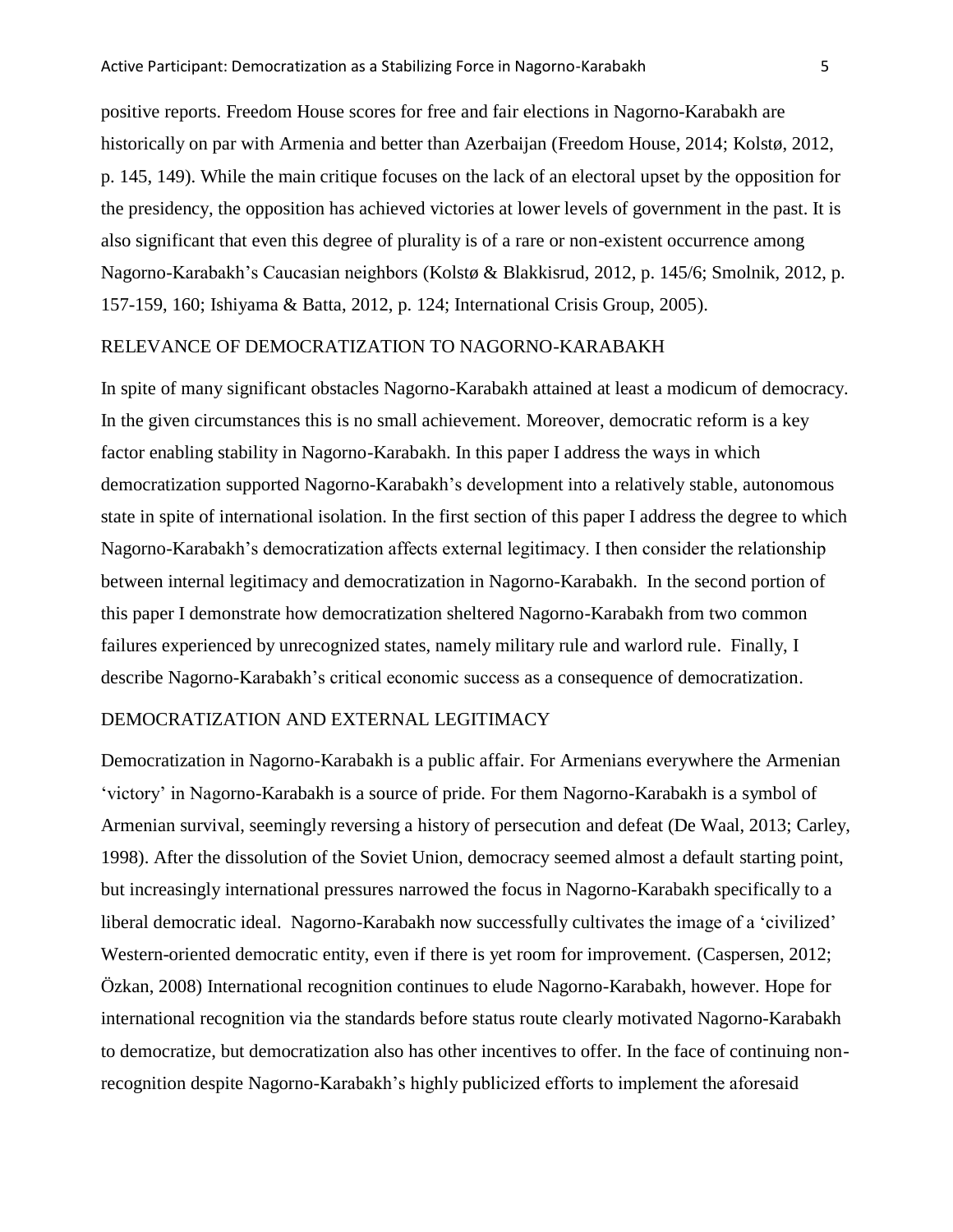"standards", democratization continues in part due to additional pressure from the Nagorno-Karabakh population and the Armenian diaspora.

The Armenian diaspora provides significant cash inflows to Nagorno-Karabakh, so it would be natural to expect a degree of accountability from Nagorno-Karabakh authorities to the diaspora. In this, democratization perpetuates the image of Nagorno-Karabakh as a shining example of success for ethnic Armenians around the world (Kolstø & Blakkisrud, 2012, p. 144). In addition to private donations from the diaspora, the Armenian lobby in the Unites States secured significant aid for Nagorno-Karabakh from the United States government via USAID, international non-recognition notwithstanding. According to the International Crisis Group report in 2005 USAID pledged approximately \$23 million in aid to Nagorno-Karabakh by 2004. Later estimates from the Armenian National Committee of America show approximately \$35 million in aid pledged by 2010. (Armenian National Committee of America, 2010) Democratization in Nagorno-Karabakh facilitates both diaspora support and U.S. aid.

Additionally, although the international community does not recognize Nagorno-Karabakh"s independence, neither do they support an attempt by Azerbaijan to retake Nagorno-Karabakh by force. While war would certainly disrupt key economic interests in the region, it is also increasingly unpalatable to reverse the development of democracy in Nagorno-Karabakh by unifying it with a corrupt and illiberal Azerbaijan. (Özkan, 2008) An indication of changing international attitudes came in a nod to continuing Karabakhi demands for self-determination. Whereas negotiations regarding the status of Nagorno-Karabakh historically excluded official Karabakhi representation in favor of talks between the political leadership of Armenia and Azerbaijan, in 2015 the OSCE Minsk Group stated that the Nagorno-Karabakh population ought to be consulted before any settlement is reached (OSCE, 2015).

## DEMOCRATIZATION AND INTERNAL LEGITIMACY

Nagorno-Karabakh is characterized as a bottom-up conflict, where the impetus for independence from Azerbaijan originated with the population. The nature of the political environment in Nagorno-Karabakh pressured leadership in Nagorno-Karabakh to provide democratic reforms, social services, protect property rights, uphold rule of law, and encourage economic development. These actions consequently earn legitimacy and unify support among Karabakhis. As Kolstø and Blakkisrud point out, the holding of elections itself serves to legitimize the political system. (as cited in Steinsdorff, 2012, p. 203) The provision of social services and security are also part of the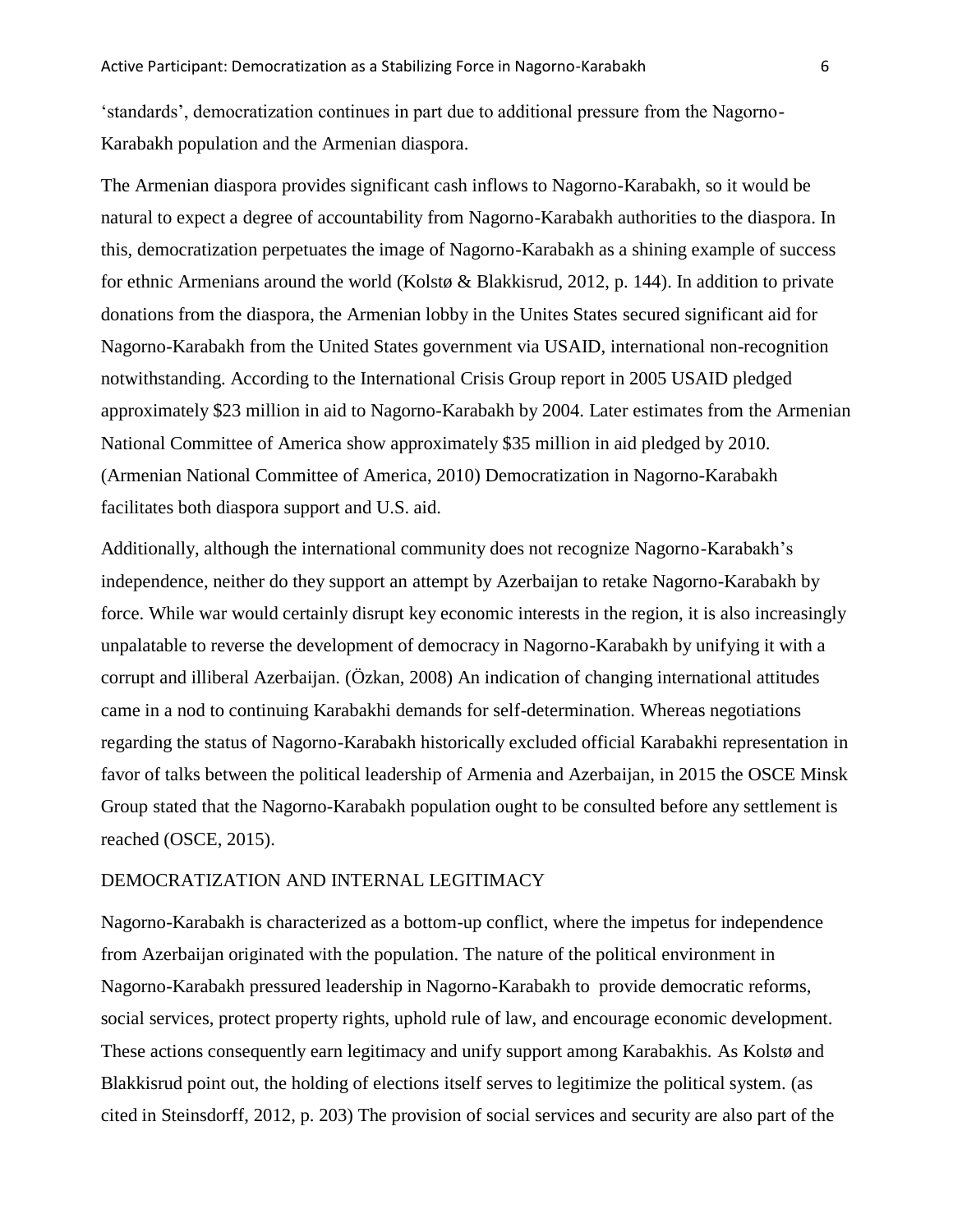legitimating process, and democratization supported both of these by making politicians accountable to population demands for rule of law and public services.

While pluralism has been elusive, there is progress towards increased pluralism in Nagorno-Karabakh. In the two most recent presidential elections, an arena where pluralism is historically least developed, the opposition saw its share of the vote increase from roughly 15% to 34% between 2007 and 2012 (Office of the Nagorno-Karabakh Republic, 2015; Freedom House, 2014). Meanwhile parliamentary and mayoral elections demonstrate even more plurality than the presidential elections. Even if Karabakhis do not wish to jeopardize their current situation with a vote against the political leadership at the polls, they still possess the right to "vote with their feet" by emigrating to Armenia or abroad. Karabakhi engagement in political processes and government provision of social services helps prevent population flight in spite of post-war poverty and restricted opportunities for education and business in Nagorno-Karabakh. Cognizant of this fact, Karabakhi authorities adopted policies to encourage inward migration and boost the birth rate by enticing individuals and families with financial benefits. (International Crisis Group, 2005; Rowland, 2008; Kololian Foundation, 2013; International Crisis Group, 2005; Blakkisrud & Kolstø, 2012, p. 287; Caspersen, 2014, p. 5)

Another way the Nagorno-Karabakh government has stabilized the population is by effective provision of security and rule of law. One new immigrant family, Syrian-Armenian refugees, highlights their feelings of safety as the number one factor in deciding to stay in Nagorno-Karabakh permanently, regardless of the outcome of the conflict in Syria. For this family life in Nagorno-Karabakh is safer for their children than life in Armenia or in pre-war Syria (Arterbury, 2015). This anecdote is apparently symptomatic of general sentiment. A 2013 Gallup poll returned a 70% confidence vote for the fairness of the Nagorno-Karabakh justice system, up from an already high 52% approval rate recorded by the International Crisis Group in 2005 (Rochelle & Loschky, 2013; Khojoyan, 2014). Overall, a European Friends of Armenia poll found that 80% of Nagorno-Karabakhis believe that their new country is going in the right direction (EUOFA, 2010). It seems to be the case that the reason Nagorno-Karabakh experiences minimal political opposition activity is in large part because most Karabakhis actually agree on the topics of primary importance to them.

## AVOIDING COMMON PITFALLS OF UNRECOGNIZED STATES

The current degree of political stability in Nagorno-Karabakh evolved out of a particularly chaotic beginning. New states, and especially states facing the additional challenges of non-recognition are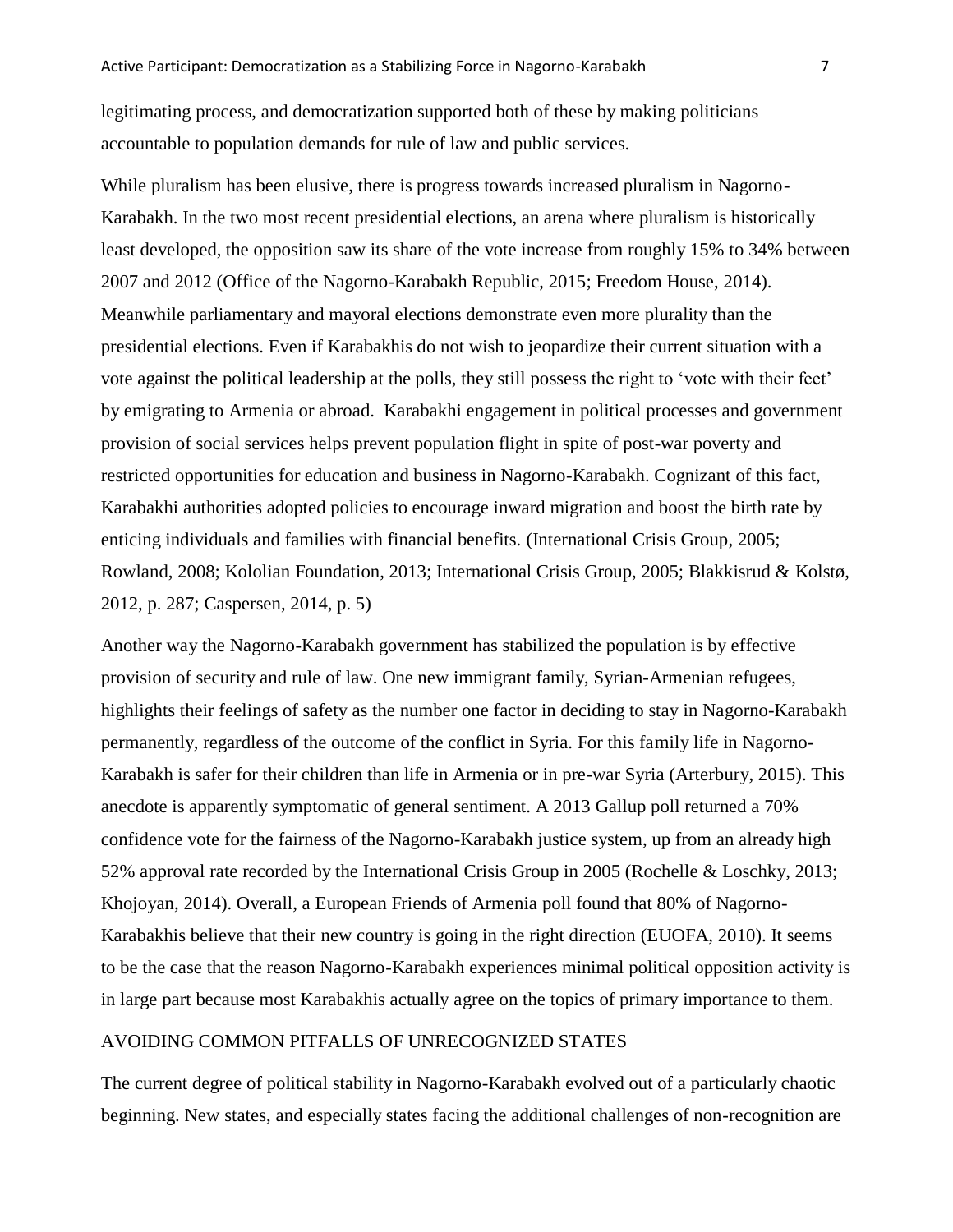vulnerable to some common pitfalls. Nagorno-Karabakh managed to evade these in part because democratization created structural resistance which empowered civilian leadership. The fighting between Armenia and Azerbajian took place as these states were just emerging on the international scene as independent entities. Not only that, inter-ethnic tensions festered under Soviet rule (De Waal, 2013; Bolukbasi, 2011). The result was a conflict which was characterized by irregular fighting groups; including partisan groups, Georgian paramilitaries, criminals attracted by the opportunities present in a conflict zone, and infighting within "official" militaries. (De Waal, 2010) While ultimately this yielded a military victory, these very groups commonly pose a threat to statebuilding after fighting is concluded. Warlord rule and criminal license are types of state failure which commonly plague unrecognized states.

As Kimberly Marten has pointed out, modern warlords rely on the cooperation or tacit support of states in order to flourish. (Marten, 2012 p. 25) In Nagorno-Karabakh democratization served to hold warlordism in check by incentivizing state leadership to eradicate warlords. Early on, accusations of warlordism presented a significant liability to Nagorno-Karabakh"s independence. Azerbaijan sought to delegitimize Karabakhi statehood by highlighting criminality and corruption in Nagorno-Karabakh. (International Crisis Group, 2005) Inside Nagorno-Karabakh Samvel Babayan presented a very real threat to Karabakhi democratic governance as he consolidated personal control over significant portions of the economy. President Ghoukasian would later characterize it as a "…struggle between democracy and dictatorship" (Caspersen, 2008, p. 124). In the end, warlordism presented too significant of a liability to democratization, which was seen as a necessary prerequisite to independence (Caspersen 2012, p. 79). Thus, when Samvel Babayan was accused of an assassination attempt on President Ghoukasian"s life, Nagorno-Karabakh successfully captured, convicted, and imprisoned Babayan.

Support from both Armenia, whose president was himself from Nagorno-Karabakh, and the local Karabakhi population were key to Babayan"s removal. As Nina Caspersen notes, the fact that Nagorno-Karabakh"s struggle for independence was very much a bottom—up conflict means that the civilian leadership is empowered against the military leadership, and discourages individual attempts to seize power. Also, a consensus in favor of democratic development rendered warlordism unacceptable. (Caspersen, 2012, p. 81)

Unrecognized and weak states are also susceptible to military takeover of civilian rule. Here again Samvel Babayan in part serves to represent how Nagorno-Karabakh eliminated this problem since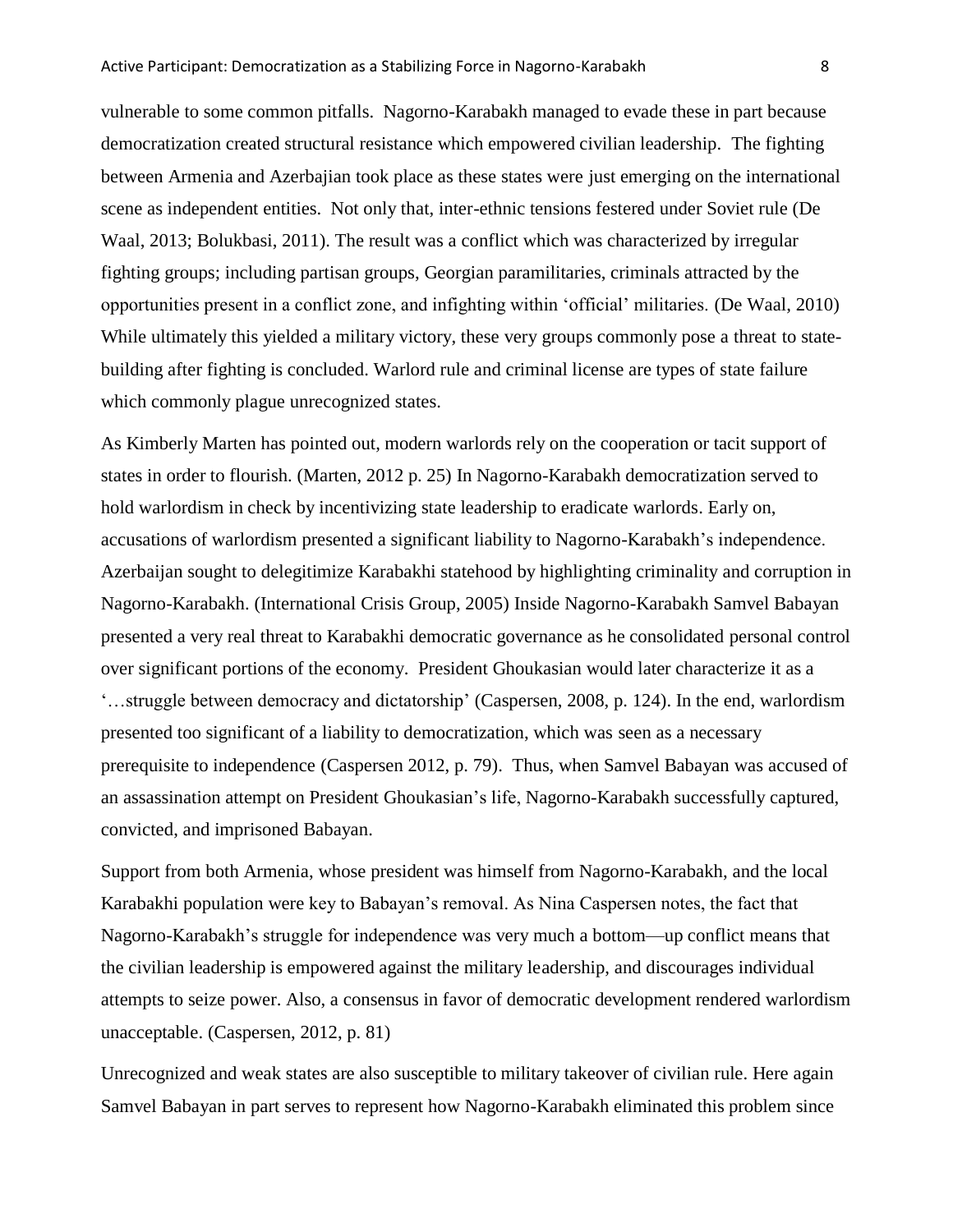Babayan was a top military commander who built a personality cult around his identity as a war hero. More recently there are additional examples of how Nagorno-Karabakh has insulated the state against such a threat. Caspersen cites a story about the acting chief of the Karabakh army staff who, "…was quoted as saying that the state was not ready for full democracy as long as the war was not over,' and subsequently hauled into parliament, reprimanded, and forced to state that he had been 'misquoted'. (Caspersen, 2008, p. 126) While this anecdote indicates the tension between the military and civilian rule, it also demonstrates the ability of civilian leaders to limit military authority. Indeed, as with democracy in general, political rhetoric is prolific on the subject of the separation of the military from civil governance in Nagorno-Karabakh. Karabakhi officials frequently speak with pride of how Babayan was eliminated. Indeed, although 30% of the Nagorno-Karabakh population participates in the military, the relatively unified voting record and high government approval ratings suggest that public support for a military coup does not exist.

#### DEMOCRATIZATION AND ECONOMIC DEVELOPMENT

An important byproduct of a stable political environment in Nagorno-Karabakh is economic development. As part of the pursuit of liberal Western-style democracy, the Nagorno-Karabakh government actively pursued economic liberalization in order to attract business investment and rebuild commercial infrastructure. These measures include privatization, protection of property rights, and favorable tax regimes which all work to gain the confidence of investors. (Office of the Nagorno-Karabakh Republic, 2015; Kolstø & Blakkisrud, 2008, p. 495) Here President Ghoukasian"s comments provide insight as to why the Nagorno-Karabakh authorities might choose this route beyond seeking international recognition, "During my first presidential campaign, when I asked the wish of the people, they would answer: let there be no more war. Five years later, their answer to the same question is; give us flats and jobs" (International Crisis Group, 2005, p. 15). In addition to an externally imposed incentive to follow a liberal democratic model, the Nagorno-Karabakh government is responding to population demands for greater economic opportunity and international engagement. In fact, the strongest evidence of plurality in Nagorno-Karabakh politics results from debates over economic matters. As such, the adoption of liberal Western economic structures and democratic processes brings it all full circle in Nagorno-Karabakh by inspiring a selfperpetuating movement towards democratization.

These policies successfully attracted significant funding from the Armenian diaspora in particular. (Avetisyan & Nikoghosyan, 2011; International Crisis Group, 2005) Diaspora funded projects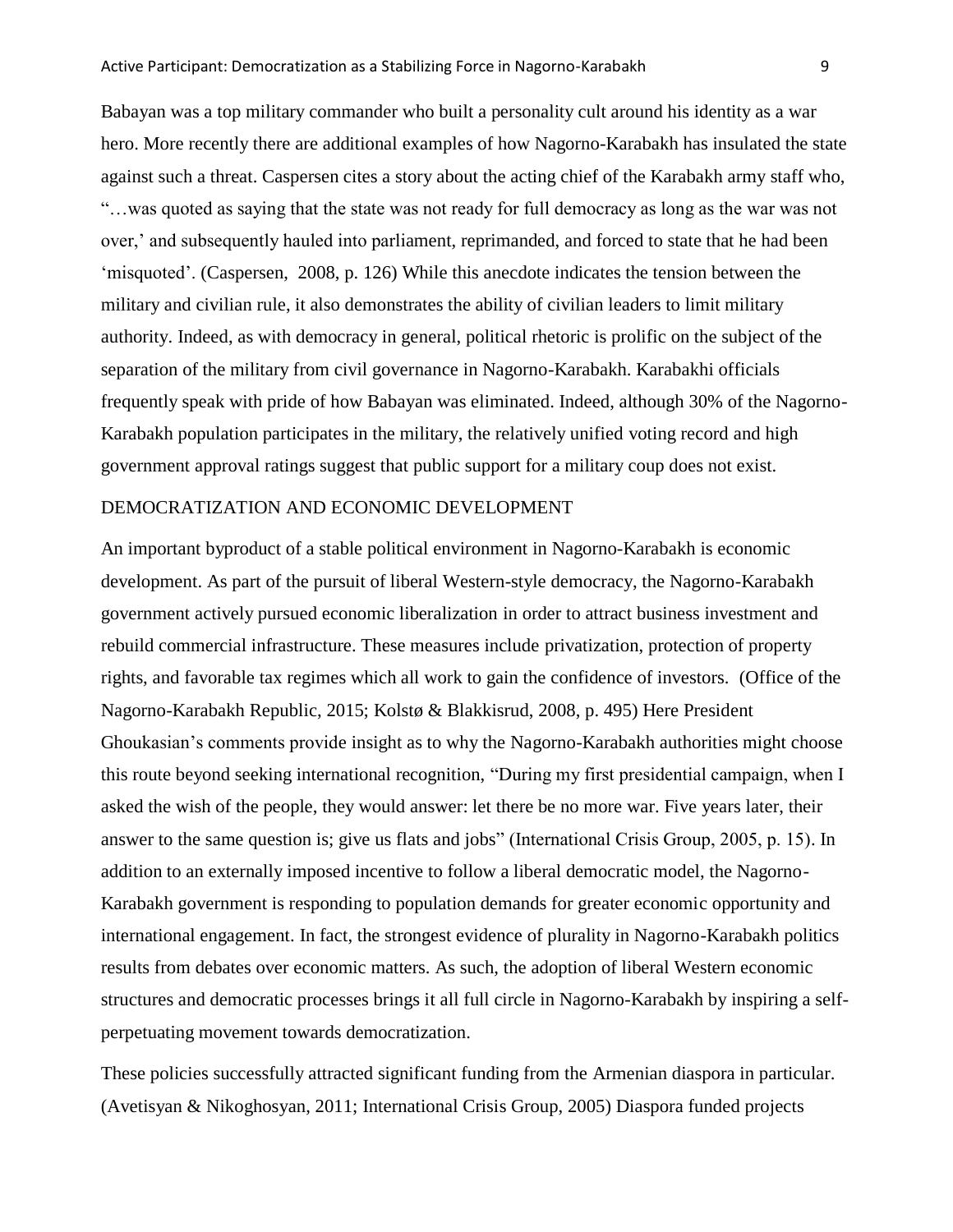include the modern highway connecting Nagorno-Karabakh to Armenia, the revitalized Karabakhi carpet industry, and a reopened a gold and copper mine. Due to non-recognition, Nagorno-Karabakh's economic viability is severely restricted (Caspersen, 2012, p. 42). These investments represent crucial steps towards increased economic autonomy. While Nagorno-Karabakh relied heavily on Armenia for financial aid and reconstruction after the war in the form of exceedingly favorable loans, officials claim that Nagorno-Karabakh is less and less reliant on these loans (Caspersen, 2008, p. 121; Kolstø & Blakkisrud, 2008, p. 496).

Whatever the actual amount of aid which Nagorno-Karabakh takes from Armenia, the mere fact that Karabakhi authorities publicly pursue economic autonomy as a goal is significant. Democratic governance, economic development and liberalization facilitate a high degree of integration with Armenia. Armenia provides the only open border on Nagorno-Karabakh"s frontier (Caspersen, 2012, p. 41, 56), and without Armenian support Nagorno-Karabakh would be unable to defend itself militarily or to travel abroad to study and conduct business using Armenian passports. Remarkably, this relationship has endured without alienating the Armenian population. (Krikorian, 2012) In Armenia the perception of Nagorno-Karabakh continues to be a narrative of Armenian victory, and the politicians and residents heroes, rather than the welfare child or criminal neighbor. The continuing acceptance of Nagorno-Karabakh citizens in the office of President of Armenia is an example of the credibility Nagorno-Karabakh enjoys (Caspersen, 2012, p. 58).

## **CONCLUSION**

Reliable data on Nagorno-Karabakh remains challenging to obtain as long as non-recognition prevents internationally accepted objective assessments from taking place. However, currently available evidence does suggest a considerable role for both the Nagorno-Karabakh political leadership and population in designing and effecting democratic self-governance. Further, the conscious pursuit of democratization enables a degree of stability in Nagorno-Karabakh which is rarely enjoyed by other unrecognized states (Caspersen, 2012). While democratization has failed to yield recognition so far, engaging in "waiting room state-building" (Blakkisrud & Kolstø, 2012) increasingly presents an end in itself.

Although democratization impacts governance within Nagorno-Karabakh positively, it still remains to be seen how far reforms can progress in the face of a continuing military threat and international non-recognition. Reliance on Armenia, economic isolation, and Azerbaijani aggression perpetuate the vulnerability of Nagorno-Karabakh. Meanwhile, Nagorno-Karabakh is busy building an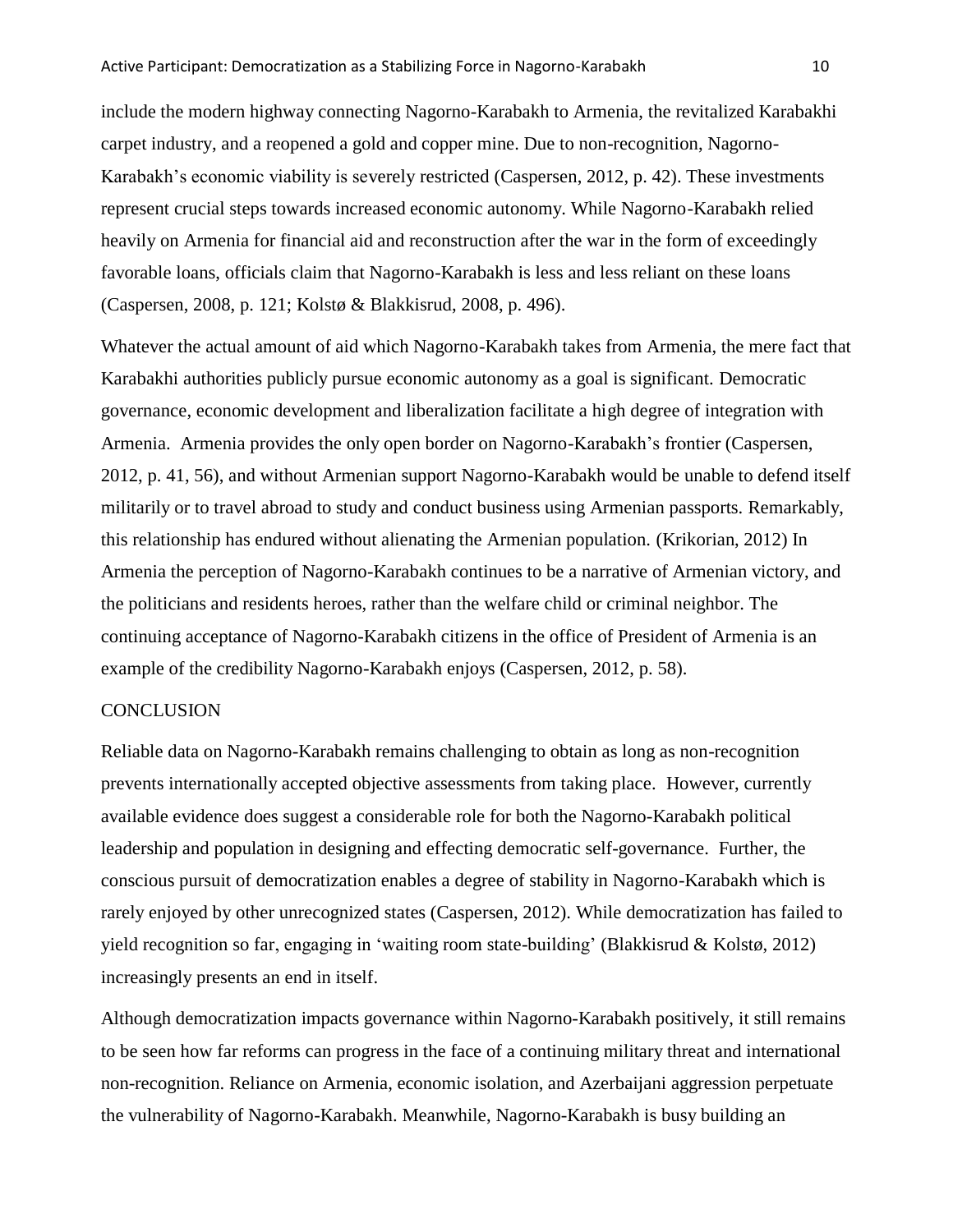independent future in spite of non-recognition. As seen with regard to economic reforms, this preoccupation with quotidian issues of livelihood invites plurality in spite of a powerful reluctance to undermine Nagorno-Karabakh autonomy. Also, prolific official rhetoric endorsing liberal democracy in Nagorno-Karabakh fosters democratic expectations and deepens popular understanding of what it means to be democratic. Nagorno-Karabakh is already surprising analysts with its relative success as a quasi-state, perhaps it will continue to do so.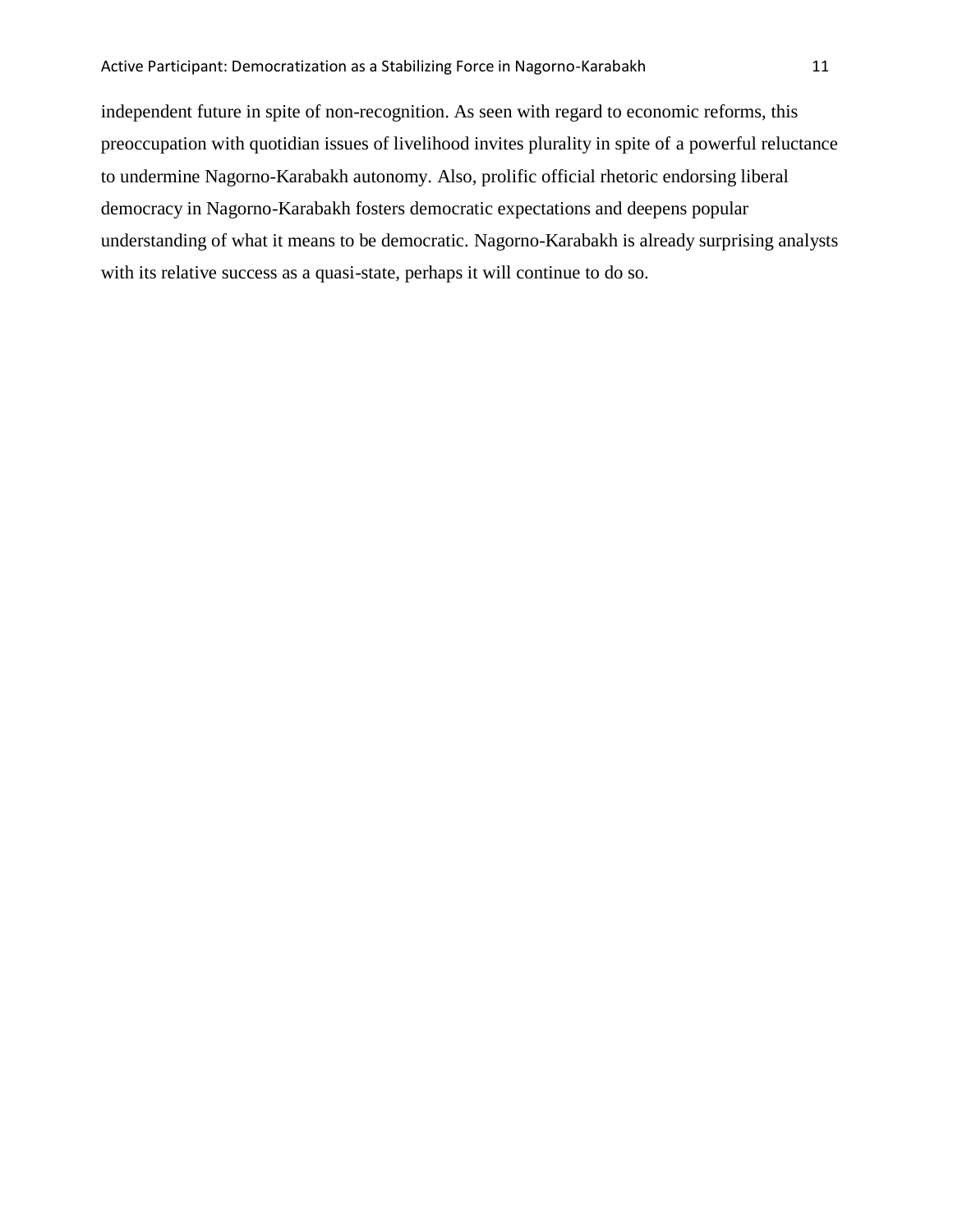#### BIBLIOGRAPHY

- Carley, P. (1998). Nagorno-Karabakh: Searching for a Solution. United States Institute of Peace. Retrieved from<http://www.usip.org/publications/nagorno-karabakh-searching-solution-0#obstacles>
- Caspersen, N. (2008). Separatism and democracy in the caucasus. Survival, 50(4), 113-135.
- Caspersen, N. (2012). Unrecognized States: The Struggle for Sovereignty in the Modern International System. Malden, MA: Polity Press.
- Caspersen, N. (2014). Degrees of legitimacy: Ensuring internal and external support in the absence of recognition. Geoforum.
- De Waal, T. (2010). The Caucasus: An Introduction. Oxford: Oxford University Press.
- De Waal, T. (2013). Black Garden: Armenia and Azerbaijan Through Peace and War. New York: New York University Press.
- Freedom House. (2014). Armenia: Freedom in the World. Retrieved from <https://freedomhouse.org/report/freedom-world/2014/armenia#.VWDj7PlVhBc>
- Freedom House. (2014). Azerbaijan: Freedom in the World. Retrieved from <https://freedomhouse.org/report/freedom-world/2014/azerbaijan#.VWDjhflVhBc>
- Freedom House. (2014). Nagorno-Karabakh: Freedom in the World. Retrieved from <https://freedomhouse.org/report/freedom-world/2014/nagorno-karabakh#.VWDjfPlVhBc>
- Freizer, S. (2006, Dec. 14). Nagorno-Karabakh: Between Vote and Reality [http://www.crisisgroup.org/en/regions/europe/south-caucasus/azerbaijan/nagorno-karabakh-between](http://www.crisisgroup.org/en/regions/europe/south-caucasus/azerbaijan/nagorno-karabakh-between-vote-and-reality.aspx)[vote-and-reality.aspx](http://www.crisisgroup.org/en/regions/europe/south-caucasus/azerbaijan/nagorno-karabakh-between-vote-and-reality.aspx)
- Gardner, A. (2011). Democratic Governance and Non-State Actors. New York, NY: Palgrave MacMillan. Retrieved from books.google.com.

International Crisis Group. (2005, Sept. 14). Nagorno-Karabakh: Viewing the Conflict From the Ground: Europe Report N°166. Retrieved from [http://www.crisisgroup.org/~/media/Files/europe/166\\_nagorno\\_karabakh\\_viewing\\_the\\_conflict\\_fro](http://www.crisisgroup.org/~/media/Files/europe/166_nagorno_karabakh_viewing_the_conflict_from_the_ground) [m\\_the\\_ground](http://www.crisisgroup.org/~/media/Files/europe/166_nagorno_karabakh_viewing_the_conflict_from_the_ground)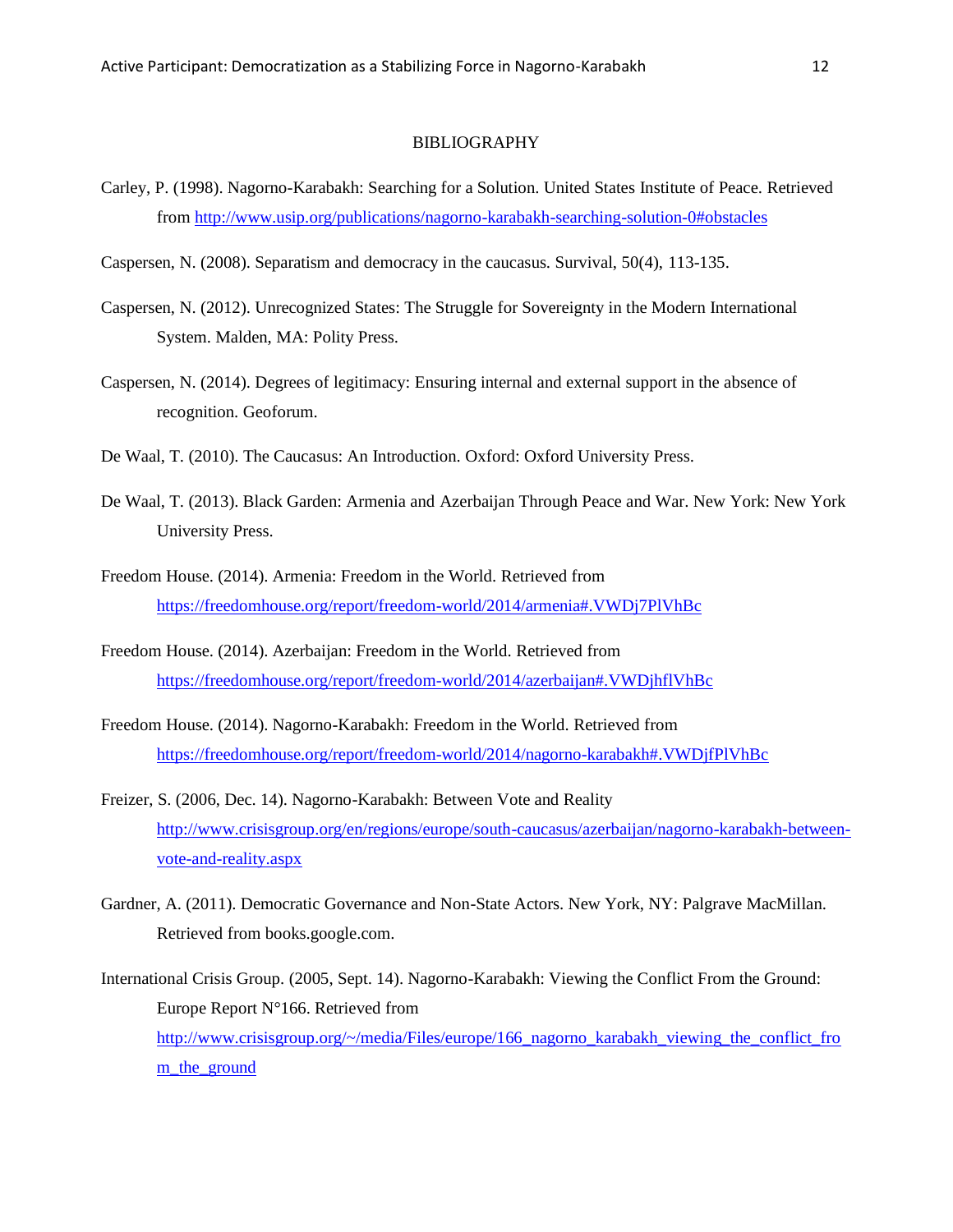- Ishiyama, J. , & Batta, A. (2012). The emergence of dominant political party systems in unrecognized states. Communist and Post-communist Studies, 45(1-2), 123-130.
- Kambeck, M. (2010, Nov. 25). Karabakh poll: people want ceasefire consolidation. European Friends of Armenia (press release). Brussels. Retrieved from [http://www.eufoa.org/uploads/Nagorno-](http://www.eufoa.org/uploads/Nagorno-Karabakh%20poll_people%20want%20ceasefire%20consolidation.pdf)[Karabakh%20poll\\_people%20want%20ceasefire%20consolidation.pdf](http://www.eufoa.org/uploads/Nagorno-Karabakh%20poll_people%20want%20ceasefire%20consolidation.pdf)
- Kaplan, S. D. (2008). Fixing Fragile States: A New Paradigm for Development. London: Praeger Security International.
- Khojoyan, S. (2014, Oct. 24). Gallup Poll: Courts in Karabakh trusted more than elsewhere in former Soviet space. ArmeniaNow.com. Retrieved from [https://www.armenianow.com/karabakh/57915/armenia\\_karabakh\\_justice\\_opinion\\_polls\\_gallup](https://www.armenianow.com/karabakh/57915/armenia_karabakh_justice_opinion_polls_gallup)
- Kololian Foundation. (2013). Research Project: The Depopulation Crisis in Armenia. Retrieved from [http://www.academia.edu/4758893/Repopulation\\_in\\_Kashatagh\\_and\\_Shahumyan\\_Regions\\_of\\_Nag](http://www.academia.edu/4758893/Repopulation_in_Kashatagh_and_Shahumyan_Regions_of_Nagorno-Karabakh_Republic) [orno-Karabakh\\_Republic](http://www.academia.edu/4758893/Repopulation_in_Kashatagh_and_Shahumyan_Regions_of_Nagorno-Karabakh_Republic)
- Kolstø, P. , & Blakkisrud, H. (2012). De facto states and democracy: The case of nagorno-karabakh. Communist and Post-communist Studies, 45(1-2), 141-151.
- Krikorian, O. (2012, Apr. 26). New data on attitudes to Nagorno-Karabakh conflict resolution (and Armenia-Turkey relations). Conflict Voices (blog). Retrieved from [http://www.conflict](http://www.conflict-voices.net/blog/2012/04/new-data-on-attitudes-to-nagorno-karabakh-conflict-resolution-and-armenia-turkey-relations/)[voices.net/blog/2012/04/new-data-on-attitudes-to-nagorno-karabakh-conflict-resolution-and](http://www.conflict-voices.net/blog/2012/04/new-data-on-attitudes-to-nagorno-karabakh-conflict-resolution-and-armenia-turkey-relations/)[armenia-turkey-relations/](http://www.conflict-voices.net/blog/2012/04/new-data-on-attitudes-to-nagorno-karabakh-conflict-resolution-and-armenia-turkey-relations/)
- Marten, K. (2012). Warlords: Strong-Arm Brokers in Weak States. Ithaca, NY: Cornell University Press.
- Nagorno-Karabakh Republic Ministry Foreign Affairs. (2015). Stepanakert. Retrieved from <http://nkr.am/en/the-legal-status-of-individuals/63/>
- Office of the Nagorno-Karabakh Republic. (2015). Washington, D.C. [http://www.nkrusa.org/country\\_profile/constitution.shtml](http://www.nkrusa.org/country_profile/constitution.shtml)
- Office of the Nagorno-Karabakh Republic. (2015). Washington, D.C. [http://www.nkrusa.org/country\\_profile/national\\_assembly.shtml](http://www.nkrusa.org/country_profile/national_assembly.shtml)
- Office of the Nagorno-Karabakh Republic. (2015). Washington, D.C. [http://www.nkrusa.org/nk\\_conflict/assets/nkr-state-building.pdf](http://www.nkrusa.org/nk_conflict/assets/nkr-state-building.pdf)